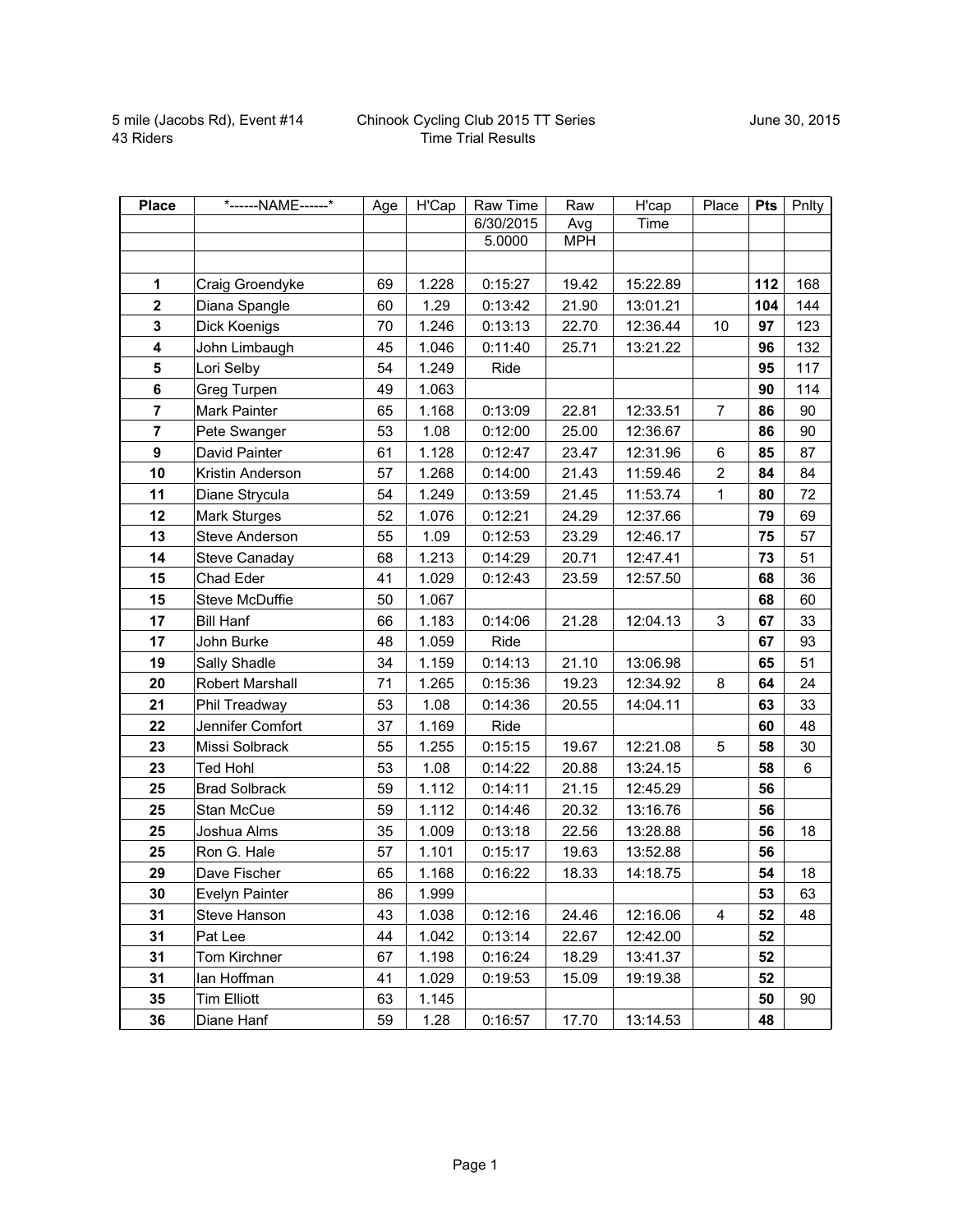| 37 | <b>Brad Atencio</b>    | 51 | 1.071       | 0:18:03 | 16.62 | 16:51.20 |   | 44 |                  |
|----|------------------------|----|-------------|---------|-------|----------|---|----|------------------|
| 37 | <b>Richard Grondin</b> | 57 | 1.101       |         |       |          |   | 44 |                  |
| 37 | <b>Summer Sturges</b>  | 19 | 1.143       |         |       |          |   | 44 |                  |
| 40 | Anne Farawila          | 40 | 1.181       |         |       |          |   | 42 | 18               |
| 40 | Keyon Maljai           | 34 | 1.006       |         |       |          |   | 42 | 18               |
| 42 | Porter Withers         | 15 | 1.095       | 0:14:04 | 21.33 | 13:05.78 |   | 41 | 15               |
| 42 | Catiana Coghlan        | 38 | 1.173       |         |       |          |   | 41 | 51               |
| 42 | <b>Aaron Stites</b>    | 39 | 1.021       |         |       |          |   | 41 | 51               |
| 45 | Alexis Atencio         | 15 | 1.223       | 0:18:03 | 16.62 | 14:45.53 |   | 40 |                  |
| 45 | Mark McLean            | 60 | 1.12        |         |       |          |   | 40 | 60               |
| 47 | Philip Nelson          | 43 | 1.038       | 0:13:04 | 22.96 | 12:35.30 | 9 | 38 | 6                |
| 48 | <b>Jack Elliott</b>    | 14 | 1.145       | 0:16:04 | 18.67 | 14:01.92 |   | 36 |                  |
| 48 | Leah Swanger           | 50 | 1.229       | 0:20:28 | 14.66 | 16:39.19 |   | 36 |                  |
| 48 | Mike Larche            | 26 | $\mathbf 1$ |         |       |          |   | 36 |                  |
| 48 | Scott Sarber           | 46 | 1.05        |         |       |          |   | 36 |                  |
| 48 | Carolyn Sturges        | 50 | 1.229       |         |       |          |   | 36 |                  |
| 53 | Robert Bartol          | 47 | 1.054       |         |       |          |   | 32 | 24               |
| 53 | <b>Barry Nichols</b>   | 42 | 1.033       |         |       |          |   | 32 |                  |
| 55 | Darrel Brown           | 35 | 1.009       | Ride    |       |          |   | 30 | 6                |
| 56 | <b>Brian Schur</b>     | 42 | 1.033       | 0:13:43 | 21.87 | 13:16.71 |   | 28 |                  |
| 56 | Paul Meier             | 62 | 1.137       | 0:16:39 | 18.02 | 14:38.63 |   | 28 |                  |
| 56 | <b>Becky Bechtold</b>  | 70 | 1.436       |         |       |          |   | 28 |                  |
| 56 | Deborah Burke          | 45 | 1.205       |         |       |          |   | 28 | 24               |
| 56 | <b>Bill Pofahl</b>     | 64 | 1.154       |         |       |          |   | 28 |                  |
| 61 | John MacArthur         | 51 | 1.071       |         |       |          |   | 27 | $\boldsymbol{9}$ |
| 62 | Morgan Larche          | 25 | 1.143       |         |       |          |   | 24 |                  |
| 62 | Andy Streibeck         | 26 | 1           |         |       |          |   | 24 | 24               |
| 64 | George Fraga           | 54 | 1.084       | 0:17:23 | 17.26 | 16:20.18 |   | 20 | 18               |
| 64 | Shari Elliott          | 47 | 1.214       | 0:22:37 | 13.26 | 18:37.79 |   | 20 |                  |
| 64 | Navindra Gunawardena   | 33 | 1.003       |         |       |          |   | 20 |                  |
| 64 | Chris Johnson          | 39 | 1.021       |         |       |          |   | 20 |                  |
| 64 | Jon Page               | 53 | 1.08        |         |       |          |   | 20 |                  |
| 69 | Ken Call               | 49 | 1.063       |         |       |          |   | 16 | 24               |
| 69 | Florence Kirchner      | 68 | 1.397       |         |       |          |   | 16 |                  |
| 69 | Michael Mealer         | 35 | 1.009       |         |       |          |   | 16 |                  |
| 69 | <b>April Ottey</b>     | 49 | 1.224       |         |       |          |   | 16 |                  |
| 69 | Tom Owen               | 59 | 1.112       |         |       |          |   | 16 |                  |
| 69 | Wendy Owen             | 56 | 1.261       |         |       |          |   | 16 |                  |
| 69 | Abigail Withers        | 14 | 1.272       |         |       |          |   | 16 |                  |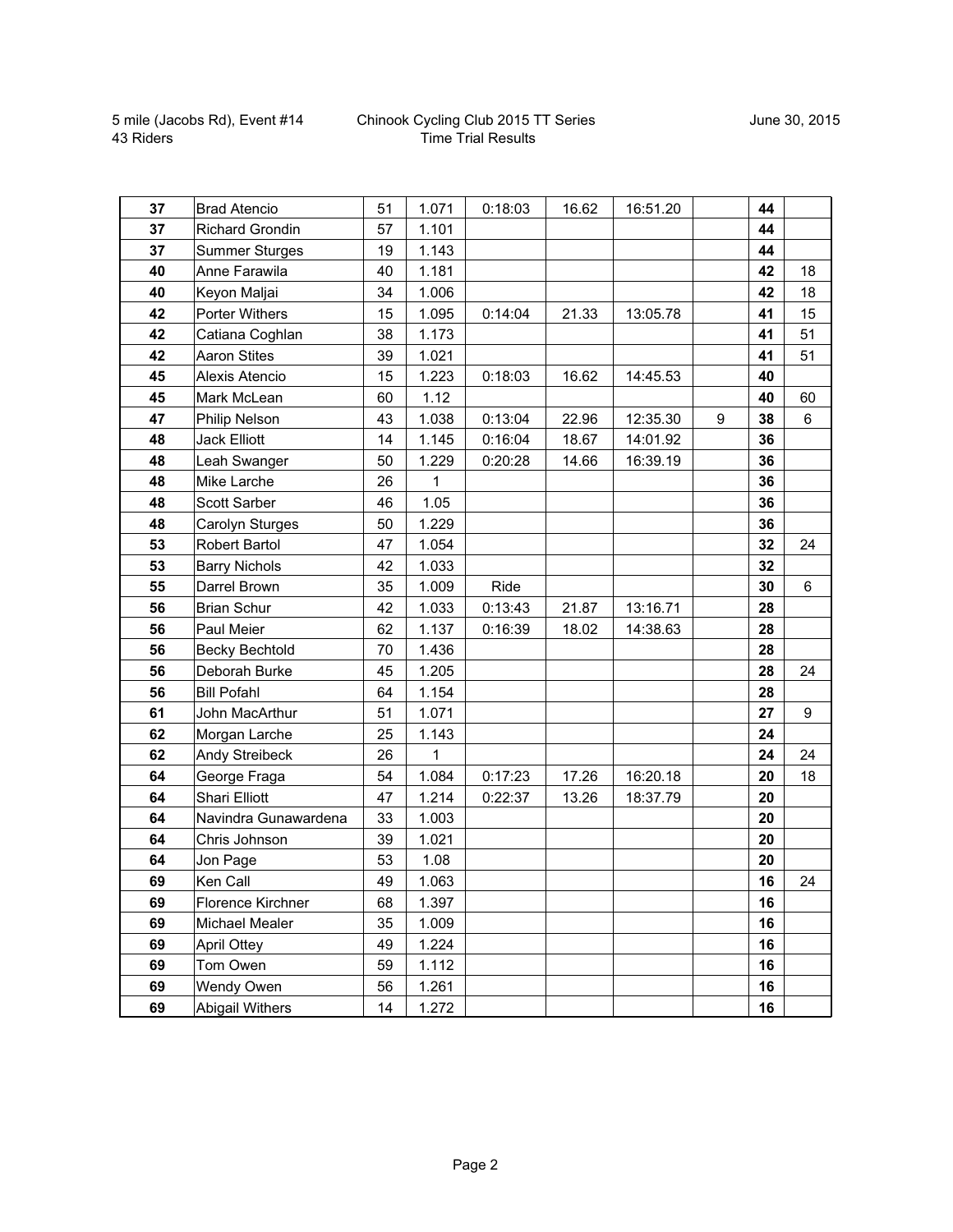5 mile (Jacobs Rd), Event #14 43 Riders

| 76 | Peter Archambault   | 44 | 1.042 |  | 13 | 3 |
|----|---------------------|----|-------|--|----|---|
| 77 | Ron D. Hale         | 56 | 1.095 |  | 12 |   |
| 77 | Linda McLean        | 59 | 1.28  |  | 12 |   |
| 77 | JimaLee Painter     | 61 | 1.3   |  | 12 |   |
| 77 | Jim Willis          | 45 | 1.046 |  | 12 |   |
| 81 | Lewis Kenworthy     | 58 | 1.106 |  | 8  |   |
| 81 | Porter McMichael    | 18 |       |  | 8  |   |
| 81 | Erin Plumb          | 42 | 1.19  |  | 8  |   |
| 81 | <b>Torka Poet</b>   | 49 | 1.224 |  | 8  |   |
| 81 | <b>Lance Stites</b> | 14 | 1.145 |  | 8  |   |
| 81 | Luke Sturges        | 13 | 1.2   |  | 8  |   |
| 81 | Montana Sturges     | 21 |       |  | 8  |   |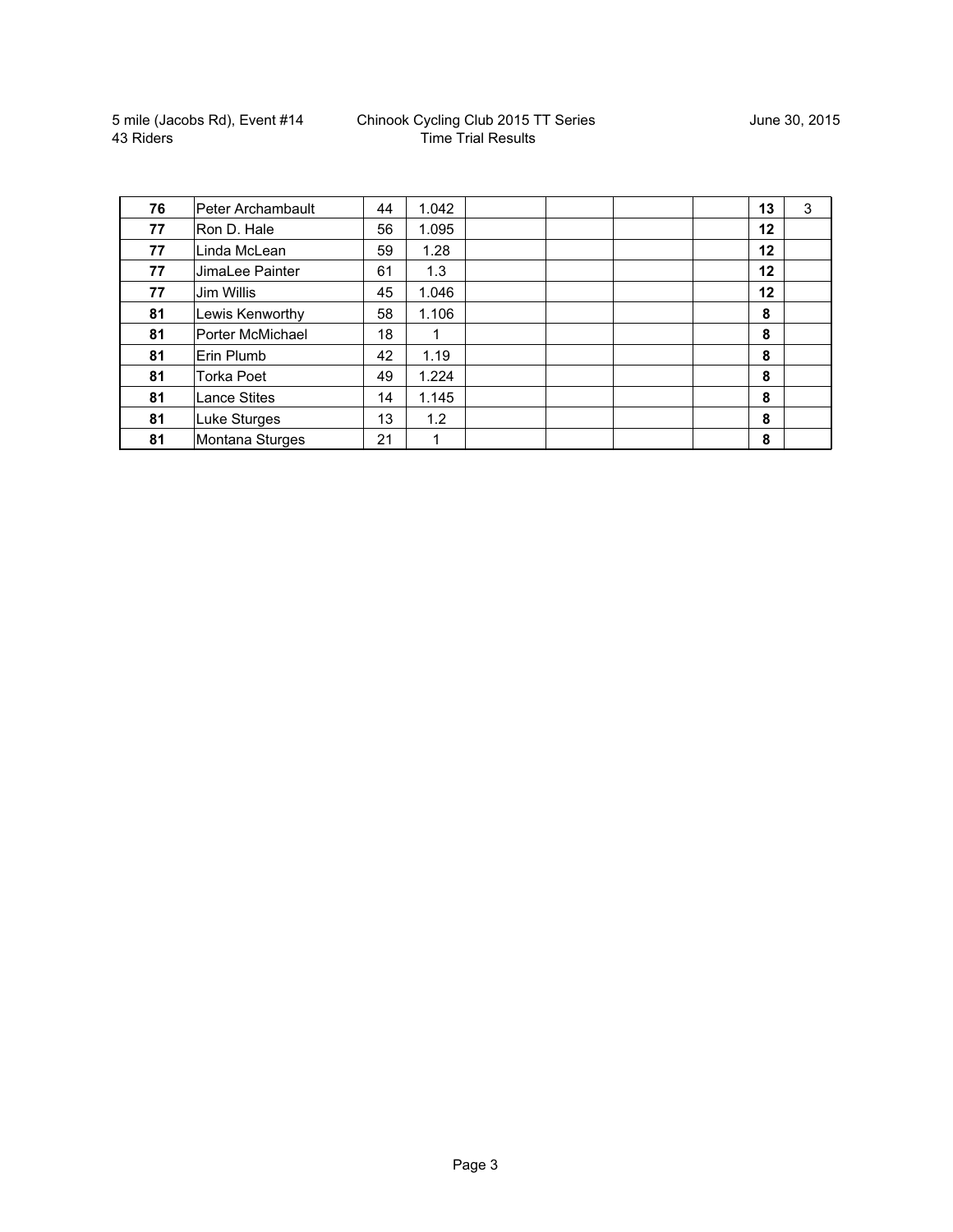| *------NAME------*   | Age | H'Cap | Raw Time  | Raw        | H'cap       | Place                   | Pts | Pnlty          |
|----------------------|-----|-------|-----------|------------|-------------|-------------------------|-----|----------------|
|                      |     |       | 6/30/2015 | Avg        | <b>Time</b> |                         |     |                |
|                      |     |       | 5.0000    | <b>MPH</b> |             |                         |     |                |
|                      |     |       |           |            |             |                         |     |                |
| Diane Strycula       | 54  | 1.249 | 0:13:59   | 21.45      | 11:53.74    | $\mathbf{1}$            | 80  | 72             |
| Kristin Anderson     | 57  | 1.268 | 0:14:00   | 21.43      | 11:59.46    | $\overline{2}$          | 84  | 84             |
| <b>Bill Hanf</b>     | 66  | 1.183 | 0:14:06   | 21.28      | 12:04.13    | 3                       | 67  | 33             |
| Steve Hanson         | 43  | 1.038 | 0:12:16   | 24.46      | 12:16.06    | $\overline{\mathbf{4}}$ | 52  | 48             |
| Missi Solbrack       | 55  | 1.255 | 0:15:15   | 19.67      | 12:21.08    | 5                       | 58  | 30             |
| David Painter        | 61  | 1.128 | 0:12:47   | 23.47      | 12:31.96    | 6                       | 85  | 87             |
| Mark Painter         | 65  | 1.168 | 0:13:09   | 22.81      | 12:33.51    | $\overline{7}$          | 86  | 90             |
| Robert Marshall      | 71  | 1.265 | 0:15:36   | 19.23      | 12:34.92    | $\,8\,$                 | 64  | 24             |
| Philip Nelson        | 43  | 1.038 | 0:13:04   | 22.96      | 12:35.30    | $\boldsymbol{9}$        | 38  | $6\phantom{a}$ |
| Dick Koenigs         | 70  | 1.246 | 0:13:13   | 22.70      | 12:36.44    | 10                      | 97  | 123            |
| Pete Swanger         | 53  | 1.08  | 0:12:00   | 25.00      | 12:36.67    |                         | 86  | 90             |
| <b>Mark Sturges</b>  | 52  | 1.076 | 0:12:21   | 24.29      | 12:37.66    |                         | 79  | 69             |
| Pat Lee              | 44  | 1.042 | 0:13:14   | 22.67      | 12:42.00    |                         | 52  |                |
| <b>Brad Solbrack</b> | 59  | 1.112 | 0:14:11   | 21.15      | 12:45.29    |                         | 56  |                |
| Steve Anderson       | 55  | 1.09  | 0:12:53   | 23.29      | 12:46.17    |                         | 75  | 57             |
| <b>Steve Canaday</b> | 68  | 1.213 | 0:14:29   | 20.71      | 12:47.41    |                         | 73  | 51             |
| Chad Eder            | 41  | 1.029 | 0:12:43   | 23.59      | 12:57.50    |                         | 68  | 36             |
| Diana Spangle        | 60  | 1.29  | 0:13:42   | 21.90      | 13:01.21    |                         | 104 | 144            |
| Porter Withers       | 15  | 1.095 | 0:14:04   | 21.33      | 13:05.78    |                         | 41  | 15             |
| Sally Shadle         | 34  | 1.159 | 0:14:13   | 21.10      | 13:06.98    |                         | 65  | 51             |
| Diane Hanf           | 59  | 1.28  | 0:16:57   | 17.70      | 13:14.53    |                         | 48  |                |
| <b>Brian Schur</b>   | 42  | 1.033 | 0:13:43   | 21.87      | 13:16.71    |                         | 28  |                |
| Stan McCue           | 59  | 1.112 | 0:14:46   | 20.32      | 13:16.76    |                         | 56  |                |
| John Limbaugh        | 45  | 1.046 | 0:11:40   | 25.71      | 13:21.22    |                         | 96  | 132            |
| <b>Ted Hohl</b>      | 53  | 1.08  | 0:14:22   | 20.88      | 13:24.15    |                         | 58  | 6              |
| Joshua Alms          | 35  | 1.009 | 0:13:18   | 22.56      | 13:28.88    |                         | 56  | 18             |
| Tom Kirchner         | 67  | 1.198 | 0:16:24   | 18.29      | 13:41.37    |                         | 52  |                |
| Ron G. Hale          | 57  | 1.101 | 0:15:17   | 19.63      | 13:52.88    |                         | 56  |                |
| Jack Elliott         | 14  | 1.145 | 0:16:04   | 18.67      | 14:01.92    |                         | 36  |                |
| Phil Treadway        | 53  | 1.08  | 0:14:36   | 20.55      | 14:04.11    |                         | 63  | 33             |
| Dave Fischer         | 65  | 1.168 | 0:16:22   | 18.33      | 14:18.75    |                         | 54  | 18             |
| Paul Meier           | 62  | 1.137 | 0:16:39   | 18.02      | 14:38.63    |                         | 28  |                |
| Alexis Atencio       | 15  | 1.223 | 0:18:03   | 16.62      | 14:45.53    |                         | 40  |                |
| Craig Groendyke      | 69  | 1.228 | 0:15:27   | 19.42      | 15:22.89    |                         | 112 | 168            |
| George Fraga         | 54  | 1.084 | 0:17:23   | 17.26      | 16:20.18    |                         | 20  | 18             |
| Leah Swanger         | 50  | 1.229 | 0:20:28   | 14.66      | 16:39.19    |                         | 36  |                |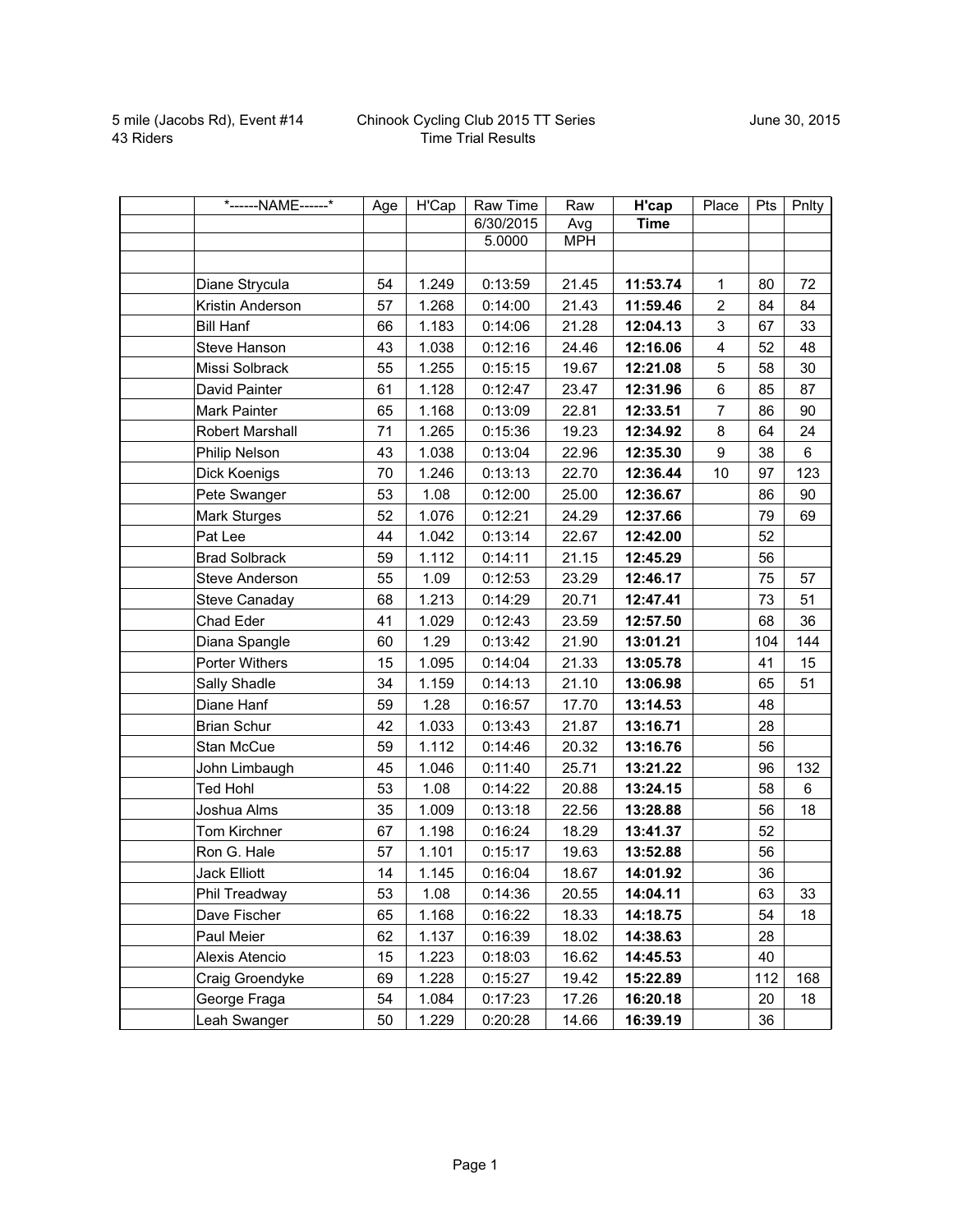|          | <b>Brad Atencio</b>    | 51 | 1.071        | 0:18:03 | 16.62 | 16:51.20 | 44 |     |
|----------|------------------------|----|--------------|---------|-------|----------|----|-----|
|          | Shari Elliott          | 47 | 1.214        | 0:22:37 | 13.26 | 18:37.79 | 20 |     |
|          | lan Hoffman            | 41 | 1.029        | 0:19:53 | 15.09 | 19:19.38 | 52 |     |
|          | Greg Turpen            | 49 | 1.063        |         |       |          | 90 | 114 |
|          | <b>Steve McDuffie</b>  | 50 | 1.067        |         |       |          | 68 | 60  |
|          | Evelyn Painter         | 86 | 1.999        |         |       |          | 53 | 63  |
|          | <b>Tim Elliott</b>     | 63 | 1.145        |         |       |          | 50 | 90  |
|          | <b>Richard Grondin</b> | 57 | 1.101        |         |       |          | 44 |     |
|          | <b>Summer Sturges</b>  | 19 | 1.143        |         |       |          | 44 |     |
|          | Anne Farawila          | 40 | 1.181        |         |       |          | 42 | 18  |
|          | Keyon Maljai           | 34 | 1.006        |         |       |          | 42 | 18  |
|          | Catiana Coghlan        | 38 | 1.173        |         |       |          | 41 | 51  |
|          | <b>Aaron Stites</b>    | 39 | 1.021        |         |       |          | 41 | 51  |
|          | Mark McLean            | 60 | 1.12         |         |       |          | 40 | 60  |
|          | Mike Larche            | 26 | $\mathbf{1}$ |         |       |          | 36 |     |
|          | <b>Scott Sarber</b>    | 46 | 1.05         |         |       |          | 36 |     |
|          | Carolyn Sturges        | 50 | 1.229        |         |       |          | 36 |     |
|          | Robert Bartol          | 47 | 1.054        |         |       |          | 32 | 24  |
|          | <b>Barry Nichols</b>   | 42 | 1.033        |         |       |          | 32 |     |
|          | <b>Becky Bechtold</b>  | 70 | 1.436        |         |       |          | 28 |     |
|          | Deborah Burke          | 45 | 1.205        |         |       |          | 28 | 24  |
|          | <b>Bill Pofahl</b>     | 64 | 1.154        |         |       |          | 28 |     |
|          | John MacArthur         | 51 | 1.071        |         |       |          | 27 | 9   |
|          | Morgan Larche          | 25 | 1.143        |         |       |          | 24 |     |
|          | Andy Streibeck         | 26 | 1            |         |       |          | 24 | 24  |
|          | Navindra Gunawardena   | 33 | 1.003        |         |       |          | 20 |     |
|          | Chris Johnson          | 39 | 1.021        |         |       |          | 20 |     |
|          | Jon Page               | 53 | 1.08         |         |       |          | 20 |     |
| Ken Call |                        | 49 | 1.063        |         |       |          | 16 | 24  |
|          | Florence Kirchner      | 68 | 1.397        |         |       |          | 16 |     |
|          | <b>Michael Mealer</b>  | 35 | 1.009        |         |       |          | 16 |     |
|          | <b>April Ottey</b>     | 49 | 1.224        |         |       |          | 16 |     |
|          | Tom Owen               | 59 | 1.112        |         |       |          | 16 |     |
|          | Wendy Owen             | 56 | 1.261        |         |       |          | 16 |     |
|          | Abigail Withers        | 14 | 1.272        |         |       |          | 16 |     |
|          | Peter Archambault      | 44 | 1.042        |         |       |          | 13 | 3   |
|          | Ron D. Hale            | 56 | 1.095        |         |       |          | 12 |     |
|          | Linda McLean           | 59 | 1.28         |         |       |          | 12 |     |
|          | JimaLee Painter        | 61 | 1.3          |         |       |          | 12 |     |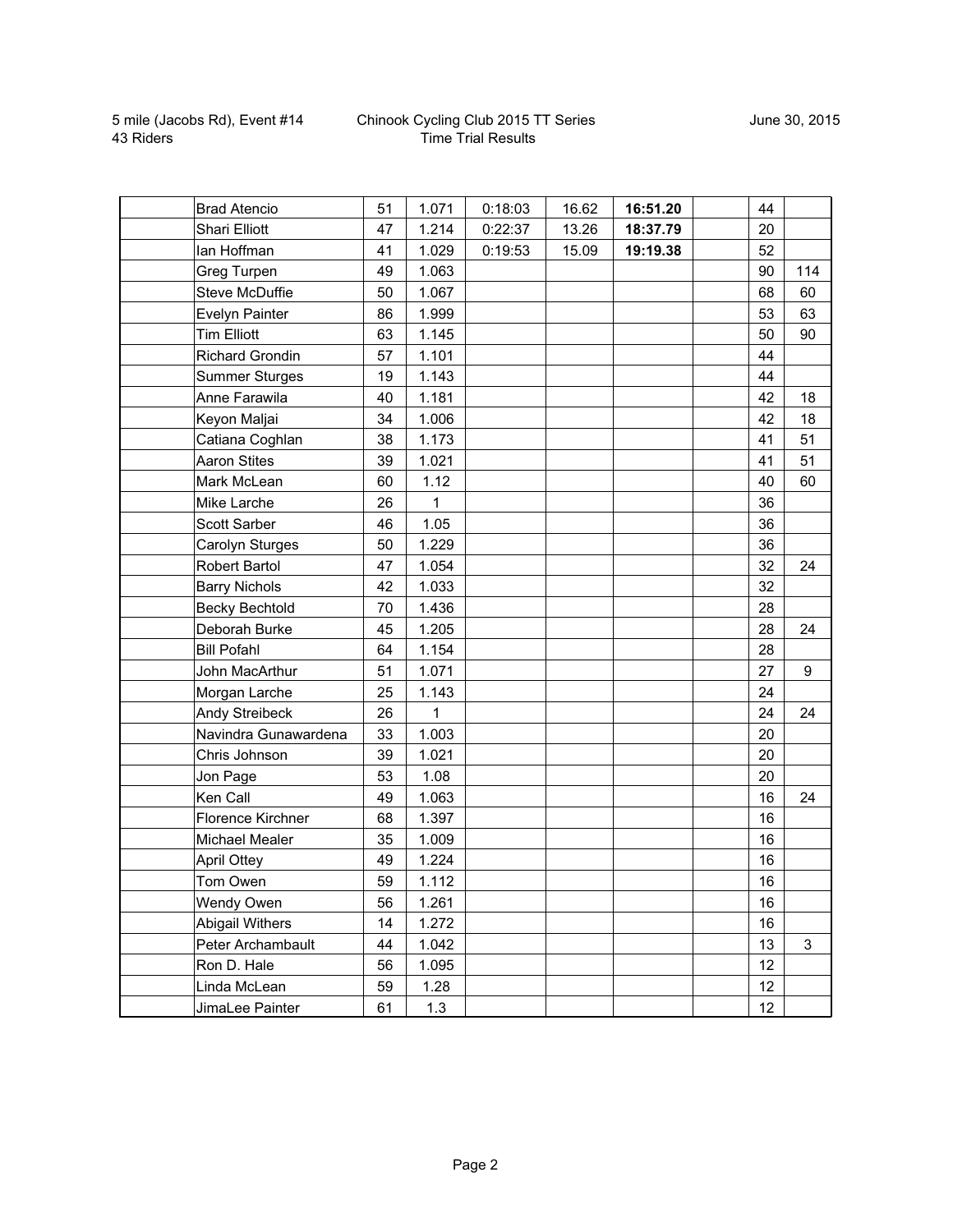| Jim Willis          | 45 | 1.046 |      |  | $12 \overline{ }$ |     |
|---------------------|----|-------|------|--|-------------------|-----|
| Lewis Kenworthy     | 58 | 1.106 |      |  | 8                 |     |
| Porter McMichael    | 18 |       |      |  | 8                 |     |
| Erin Plumb          | 42 | 1.19  |      |  | 8                 |     |
| <b>Torka Poet</b>   | 49 | 1.224 |      |  | 8                 |     |
| <b>Lance Stites</b> | 14 | 1.145 |      |  | 8                 |     |
| Luke Sturges        | 13 | 1.2   |      |  | 8                 |     |
| Montana Sturges     | 21 |       |      |  | 8                 |     |
| Lori Selby          | 54 | 1.249 | Ride |  | 95                | 117 |
| John Burke          | 48 | 1.059 | Ride |  | 67                | 93  |
| Jennifer Comfort    | 37 | 1.169 | Ride |  | 60                | 48  |
| Darrel Brown        | 35 | 1.009 | Ride |  | 30                | 6   |